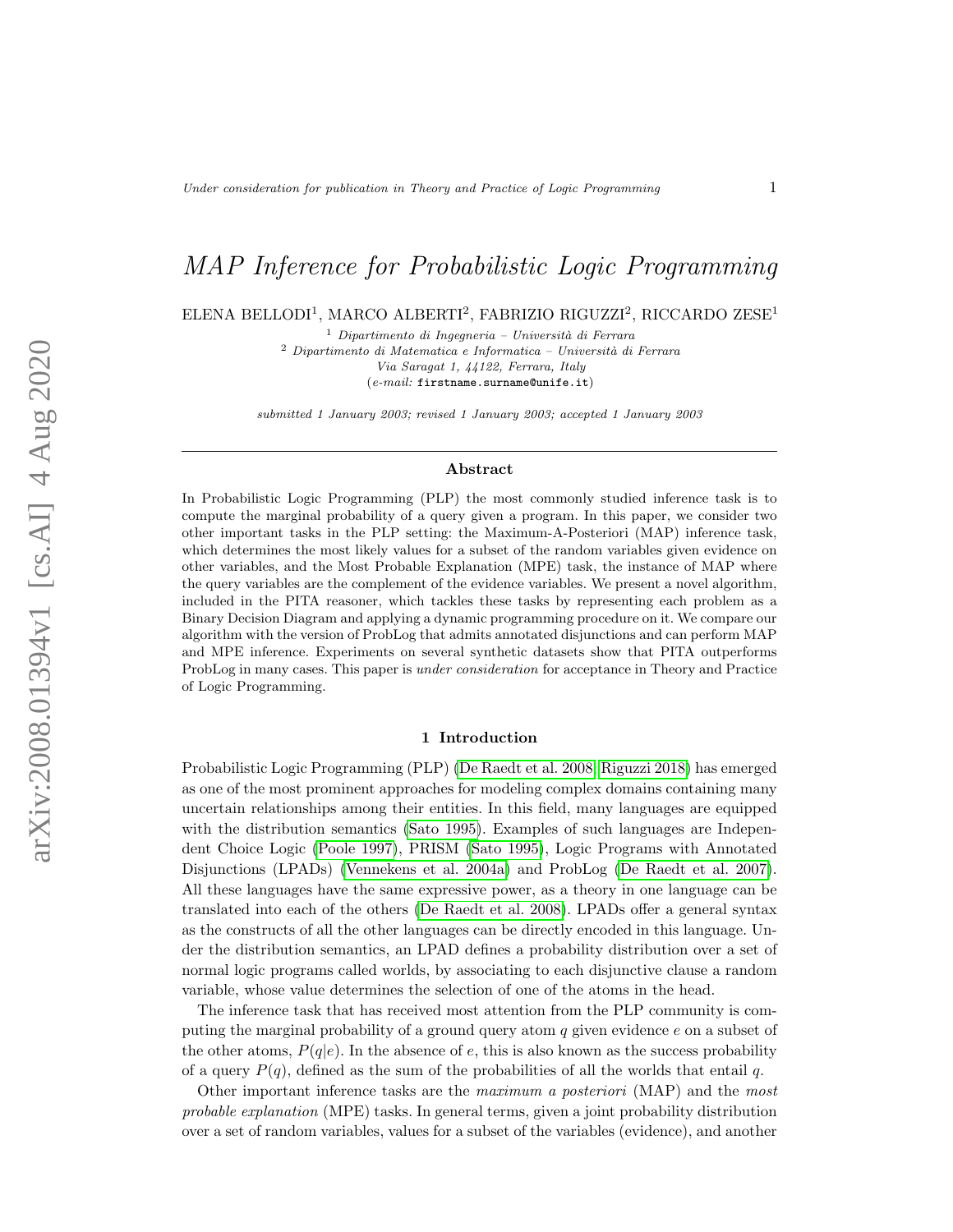disjoint subset of the variables (query), the MAP problem consists of finding the most probable values for the query variables given the evidence. The MPE problem is the MAP problem where the set of query variables is the complement of the set of evidence variables. In PLP, the MPE problem can be expressed as taking the truth of some atoms as evidence, and finding the world of an LPAD that has the highest probability among those that entail the evidence. Solving the MAP problem, given evidence and a subset of the random variables, consists of finding the assignment to those variables that maximizes the probability of the assignment given the evidence, i.e., the sum of the probabilities of the worlds compatible with the assignment and the evidence.

The PITA algorithm (for "Probabilistic Inference with Tabling and Answer subsumption") [\(Riguzzi and Swift 2010;](#page-13-6) [Riguzzi and Swift 2011;](#page-13-7) [Riguzzi and Swift 2013\)](#page-13-8) takes as input an LPAD and computes the probability of success of a query by building Binary Decision Diagrams (BDDs) for every subgoal encountered during the derivation of the query. In this paper, we present and evaluate experimentally an extension of PITA to perform the MPE and MAP tasks. We compare PITA to the version of ProbLog presented in [\(Shterionov et al. 2015\)](#page-13-9), which supports Annotated Disjunctions in the head of clauses (such as LPADs), allowing to perform the MPE (and MAP) task as well. ProbLog answers MPE queries by converting each annotated disjunction into a set of probabilistic facts with appropriate probability values and a Prolog rule for each of its head atoms having mutually exclusive bodies, then it generates the grounding of the resulting program. Then, the program is converted into a Conjunctive Normal Form (CNF) Boolean formula and knoweldge compilation is applied. In [\(Shterionov et al. 2015\)](#page-13-9) the CNF formula is compiled into a d-DNNF instead of a BDD. d-DNNF are more succinct than BDDs, which means that, given a formula, its d-DNNF version is smaller than its BDD version. However, software packages for the manipulation of BDDs are highly optimized and the experiments show that the use of BDDs is sometimes advantageous. For answering MAP queries ProbLog uses a different strategy resorting to Decision Theoretic ProbLog (DTProbLog) [\(Van den Broeck et al. 2010\)](#page-14-1) that exploits Algebraic Decision Diagrams.

We ran experiments on several synthetic datasets; the results show that PITA performs better than ProbLog on the MAP and MPE tasks in many cases.

The paper is structured as follows: in Section [2](#page-1-0) we summarize the necessary background notions, in Section [3](#page-4-0) we define the MAP and MPE problems for LPADs, in Section [4](#page-6-0) we present their implementation in PITA, in Section [5](#page-8-0) we assess the scalability of our system and compare it with the same techniques implemented in ProbLog [\(Shterionov](#page-13-9) [et al. 2015\)](#page-13-9), and in Section [6](#page-11-0) we conclude the article.

## 2 Background

# 2.1 Logic Programs with Annotated Disjunctions

<span id="page-1-0"></span>LPADs [\(Vennekens et al. 2004b\)](#page-14-2) consist of a finite set of annotated disjunctive clauses  $r_i$  of the form  $h_{i1}$ :  $\Pi_{i1}; \ldots; h_{in_i}$ :  $\Pi_{in_i} \leftarrow b_{i1}, \ldots, b_{im_i}$ , where  $b_{i1}, \ldots, b_{im_i}$  are logical literals that form the *body* of  $r_i$ , denoted by  $body(r_i)$ , while  $h_{i1}, \ldots h_{in_i}$  are logical atoms and  ${\{\Pi_{i1}, \ldots, \Pi_{in_i}\}}$  are real numbers in the interval  $[0,1]$  such that  $\sum_{k=1}^{n_i} \Pi_{ik} \leq 1$ . If  $n_i = 1$  and  $\Pi_{i1} = 1$  the clause is a non-disjunctive and non-probabilistic clause.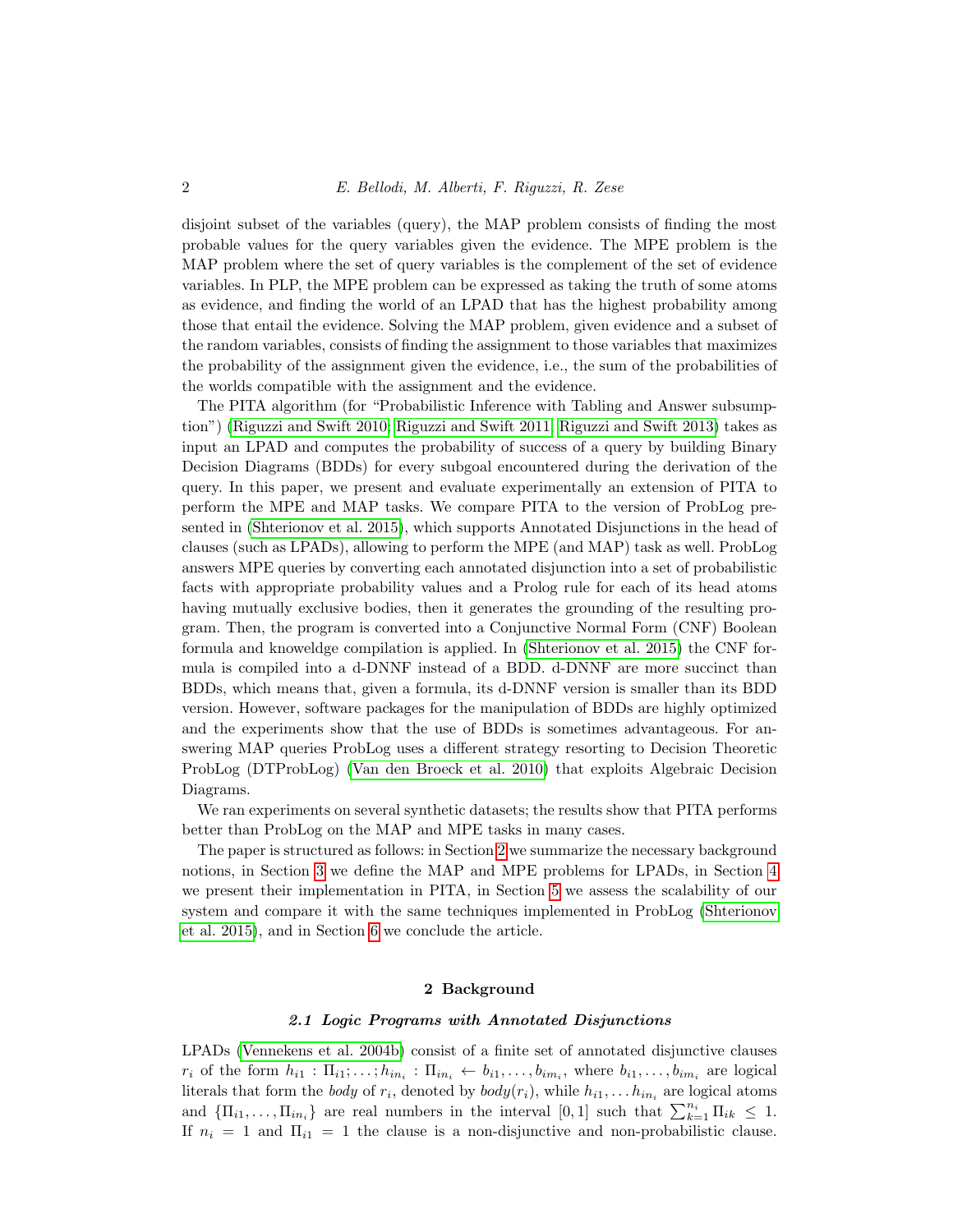If  $\sum_{k=1}^{n_i} \Pi_{ik}$  < 1, the head of the annotated disjunctive clause implicitly contains an extra atom null that does not appear in the body of any clause and whose annotation is  $1 - \sum_{k=1}^{n_i} \Pi_{ik}$ . ground(P) denotes the grounding of an LPAD P. We do not allow function symbols, so  $ground(\mathcal{P})$  is finite.

# Definition 1 (Variable associated to a clause's grounding)

To each grounding substitution  $\theta_j$  of each clause  $r_i$ , a discrete random variable  $X_{ij}$  is associated, whose range is  $0, \ldots, n_i$  and whose probability distribution is given by

$$
P(X_{ij} = k) = \begin{cases} \Pi_{ik} & \text{if } 1 \le k \le n_i \\ 1 - \sum_{k=1}^{n_i} \Pi_{ik} & \text{if } k = 0 \end{cases}
$$

 $X_{ij} = k$  means that the k-th head atom, or the *null* atom if  $k = 0$ , is chosen for grounding  $\theta_j$  of clause  $r_i$ .

We now present the distribution semantics for the case in which the program does not contain function symbols so that its Herbrand base is finite<sup>[1](#page-2-0)</sup>.

An atomic choice is an equation  $X_{ij} = k$ . A set of atomic choices  $\kappa$  is consistent if  $X_{ij} = k \in \kappa, X_{ij} = m \in \kappa$  implies  $k = m$ , i.e., only one head is selected for a ground clause. A *composite choice*  $\kappa$  is a consistent set of atomic choices. The probability of a composite choice  $\kappa$  is  $P(\kappa) = \prod_{X_{ij} = k \in \kappa} P(X_{ij} = k)$ . A selection  $\sigma$  is a total composite choice (one atomic choice for every grounding of each probabilistic clause). Let us call  $S_T$ the set of all selections. A selection  $\sigma$  identifies a normal logic program  $w_{\sigma}$  called a *world*. The probability of  $w_{\sigma}$  is  $P(w_{\sigma}) = P(\sigma)$ . Since the program does not contain function symbols, the set of worlds  $W_T = \{w_1, \ldots, w_m\}$  is finite and  $P(w)$  is a distribution over worlds:  $\sum_{w \in W_T} P(w) = 1$ . The conditional probability of a query Q given a world w can be defined as:  $P(Q|w) = 1$  if Q is true in w and 0 otherwise. We can obtain the probability of the query by marginalizing over the query:

<span id="page-2-1"></span>
$$
P(Q) = \sum_{w} P(Q, w) = \sum_{w} P(Q|w)P(w) = \sum_{w \models Q} P(w)
$$
\n(1)

<span id="page-2-2"></span>Example 1 Given the LPAD red(b1):0.6; green(b1):0.3; blue(b1):0.1 :- pick(b1). pick(b1):0.6; no\_pick(b1):0.4.

 $ev: - \$  + blue(b1).

the query ev is true in five worlds so its probability is  $P(\text{ev}) = 0.6 \cdot 0.6 + 0.6 \cdot 0.3 +$  $0.4 \cdot 0.6 + 0.4 \cdot 0.3 + 0.4 \cdot 0.1 = 0.94.$ 

A composite choice  $\kappa$  *identifies* a set  $\omega_{\kappa}$  that contains all the worlds associated with a selection that is a superset of  $\kappa$ : i.e.,  $\omega_{\kappa} = \{w_{\sigma} | \sigma \in S_T, \sigma \supseteq \kappa\}$ . We define the set of worlds *identified* by a set of composite choices K as  $\omega_K = \bigcup_{\kappa \in K} \omega_{\kappa}$ . Given a ground literal Q, a composite choice  $\kappa$  is an explanation for Q if Q is true in every world of  $\omega_{\kappa}$ . A set of composite choices K is *covering* with respect to Q if every world  $w_{\sigma}$  in which Q is true is such that  $w_{\sigma} \in \omega_K$ . Given a covering set of explanations for a query, we can obtain a

<span id="page-2-0"></span><sup>&</sup>lt;sup>1</sup> For the distribution semantics with function symbols see [\(Sato 1995;](#page-13-2) [Poole 2000;](#page-13-10) [Riguzzi and Swift](#page-13-8) [2013;](#page-13-8) [Riguzzi 2016\)](#page-13-11).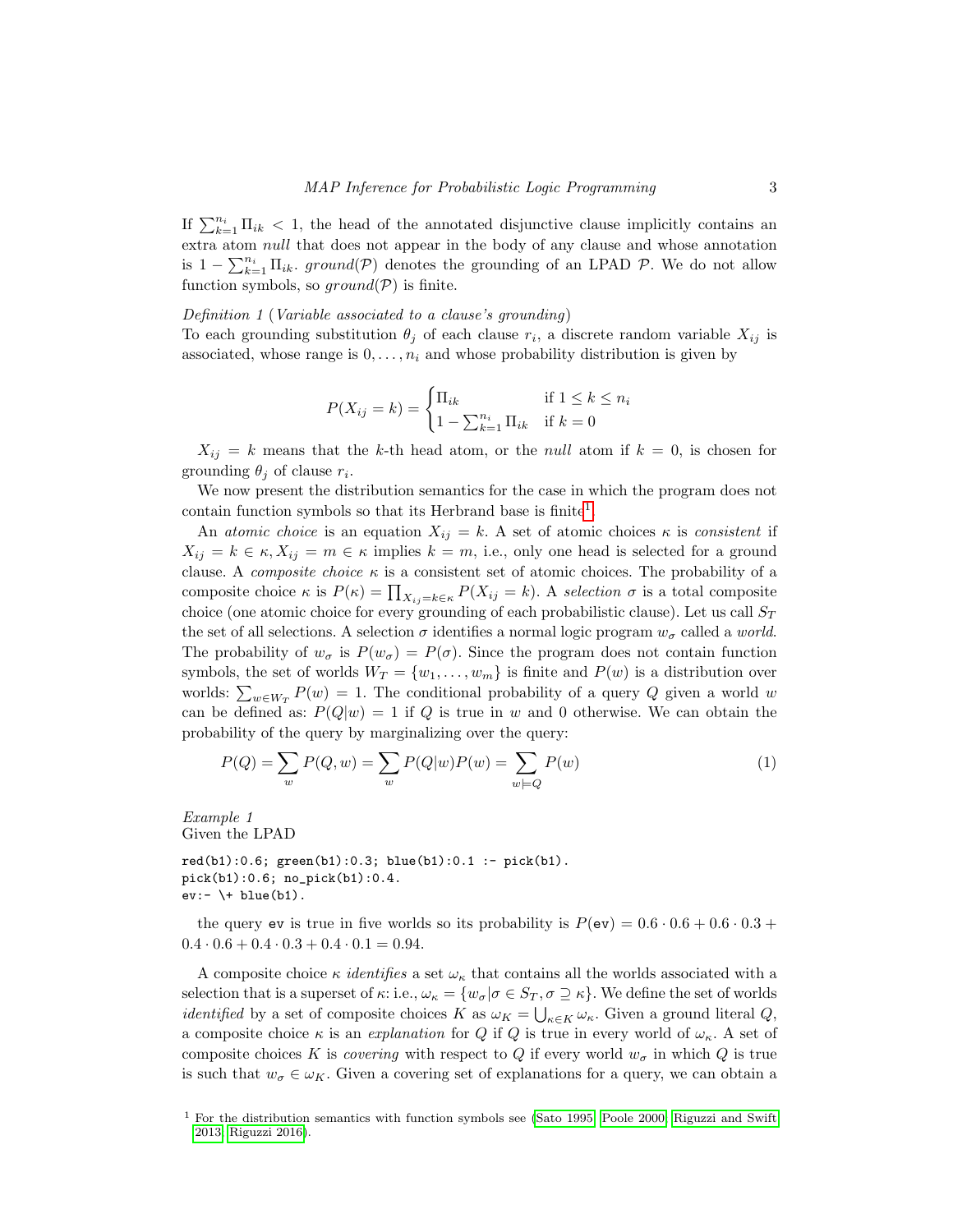Boolean formula  $f(\mathbf{X})$  in Disjunctive Normal Form (DNF) where: (1) each atomic choice yields an equation  $X_{ij} = k$ , (2) we replace an explanation with the conjunction of the equations of its atomic choices and the set of explanations with the disjunction of the formulas for all explanations. If we consider a world as the specification of a truth value for each equation  $X_{ij} = k$ , the formula evaluates to true exactly on the worlds where the query is true [\(Poole 2000\)](#page-13-10). Since the disjuncts in the formula are not necessarily mutually exclusive, the probability of the query can not be computed by a summation as in Formula [\(1\)](#page-2-1). The problem of computing the probability of a Boolean formula in DNF, known as *disjoint sum*, is  $#P$ -complete [\(Valiant 1979\)](#page-14-3). One of the most effective ways of solving the problem makes use of Decision Diagrams.

# 2.2 Binary Decision Diagrams

<span id="page-3-1"></span>We can apply knowledge compilation [\(Darwiche and Marquis 2002\)](#page-13-12) to the Boolean formula  $f(\mathbf{X})$  in order to translate it into a "target language" that allows the computation of its probability in polynomial time. We can use Decision Diagrams (DD) as a target language. A DD has one level for each variable and two leaves, one associated with the 1 Boolean function and the other with the 0 Boolean function. Each variable node has as many children as its values. A DD can be used to compute the value of a Boolean function given the values of the variables by starting at the root and following the path according to the variable values until a leaf is reached. The label of the leaf is the value of the Boolean function. Most packages for the manipulation of DDs are however restricted to work on Binary Decision Diagrams (BDD), i.e., decision diagrams where all the variables are Boolean. These packages offer Boolean operators among BDDs and apply simplification rules to the results of operations in order to reduce as much as possible the size of the diagram, producing a reduced BDD.

A node n in a BDD has two children: the 1-child and the 0-child. To work with a BDD package we must represent multi-valued variables by means of binary variables. We use the following encoding, called *order encoding*: for a multi-valued variable  $X_{ij}$ , corresponding to a ground clause  $C_i \theta_j$ , having  $n_i$  values, we use  $n_i - 1$  Boolean variables  $X_{ij1}, \ldots, X_{ijn_i-1}$  and we represent the equation  $X_{ij} = k$  for  $k = 1, \ldots, n_i - 1$  by means of the conjunction  $\overline{X_{ij1}} \wedge \ldots \wedge \overline{X_{ijk-1}} \wedge X_{ijk}$ , and the equation  $X_{ij} = n_i$  by means of the conjunction  $\overline{X_{ij1}} \wedge \ldots \wedge \overline{X_{ijn_i}}$ . Note that  $\lceil \log_2 n_i \rceil$  binary variables would be sufficient to represent an  $n_i$ -valued variable, but the encoding that we use allows for faster BDD processing. A parameter  $\pi_{ik}$  is associated with each Boolean variable  $X_{ijk}$ . The parameters are obtained from those of multi-valued variables in this way:  $\pi_{i1} = \Pi_{i1}$ ,  $\ldots, \pi_{ik} = \frac{\Pi_{ik}}{\prod_{j=1}^{k-1} (1-\pi_{ij})}$ , up to  $k = n_i - 1$ . In order to manage BDD we exploit the CUDD (Colorado University Decision Diagram)[2](#page-3-0) library, a library written in C that provides functions to manipulate different types of Decision Diagrams. In CUDD, BDD nodes are described by two fields: *pointer*, a pointer to the node, and *comp*, a Boolean indicating whether the node is complemented. In fact three types of edges are admitted: an edge to a 1-child, an edge to a 0-child and a complemented edge to a 0-child, meaning that the function encoded by the child must be complemented. Moreover, the root node can

<span id="page-3-0"></span> $<sup>2</sup>$  <https://github.com/ivmai/cudd></sup>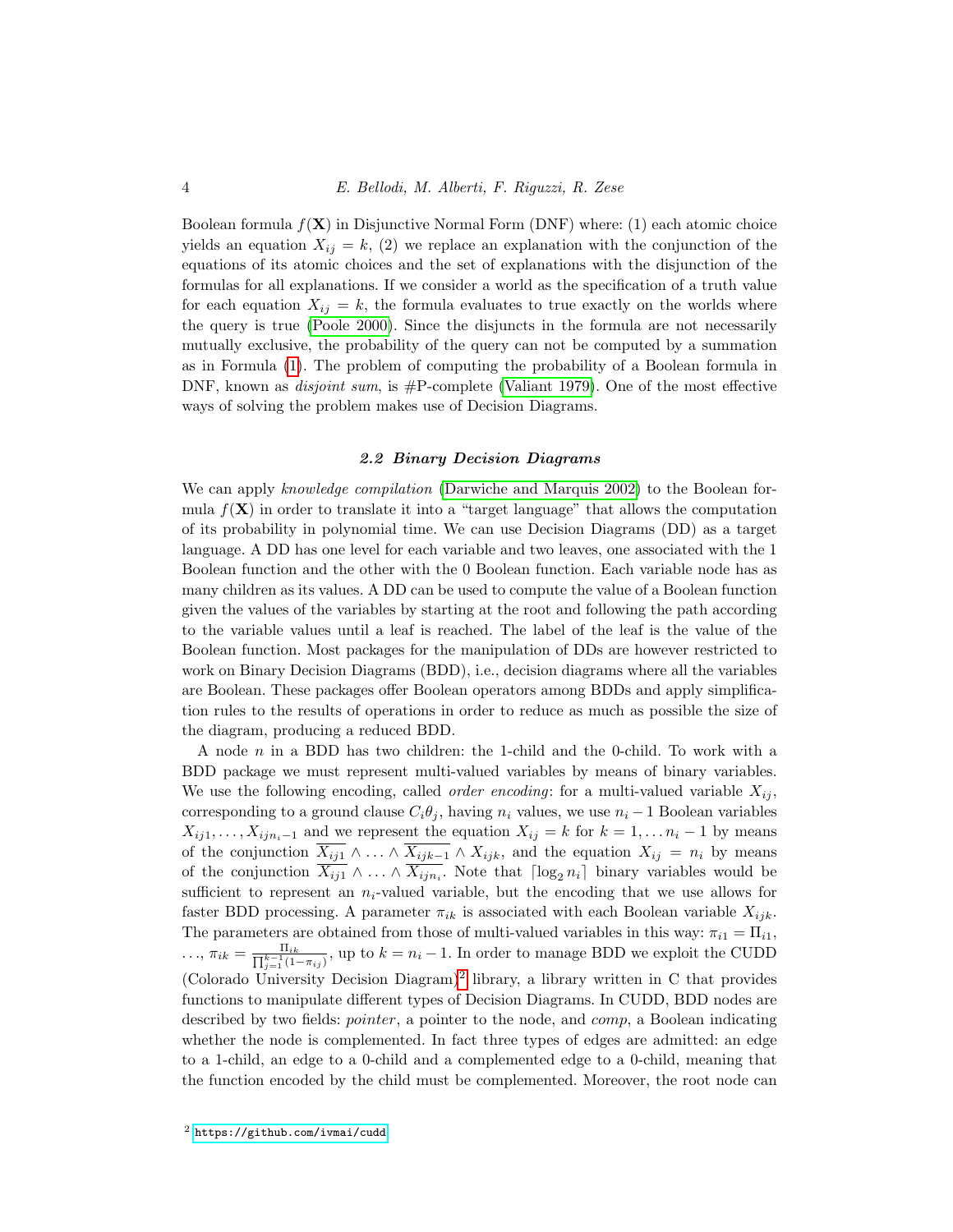be complemented. For these types of BDD, only the 1 leaf is needed. Once a BDD for a query has been built, it is possible to compute the probability of the query using a dynamic programming algorithm [\(Raedt et al. 2007\)](#page-13-13), which is shown in Algorithm [1.](#page-4-1)

<span id="page-4-1"></span>

The BDD for the query ev from Example [1](#page-2-2) is shown in Figure [1,](#page-4-2) where edges going to the 1-child are solid, edges going to the 0-child are dashed and complemented edges going to the 0-child are dotted. Variables  $X1_0$  and  $X1_1$  encode the first rule and variable  $X0_0$ the second rule. Node labels are just identifiers.

# 3 MAP and MPE Inference for LPADs Programs

#### <span id="page-4-0"></span>Definition 2 (MAP Problem)

Given an LPAD  $P$ , a conjunction of ground atoms  $e$ , the *evidence*, and a set of random variables  $\bf{X}$  (query random variables), associated to some ground rules of  $\mathcal{P}$ , the MAP problem is to find an assignment **x** of values to **X** such that  $P(\mathbf{x}|e)$  is maximized, i.e., solve

<span id="page-4-2"></span>
$$
\arg\max_{\mathbf{x}} P(\mathbf{x}|e)
$$

The MPE problem is a MAP problem where  $X$  includes all the random variables associated with all ground clauses of P.

In the following, we indicate the query random variables in the program by prepending the functor map\_query to the rules.

[Shterionov et al. \(2015\)](#page-13-9) showed that the encoding presented in Section [2.2](#page-3-1) using  $n_i - 1$ Boolean variables for a clause with  $n_i$  heads does not work, as configurations of the variables exist that do not correspond to any value for the rule random variable. The problem is that the order encoding is redundant and a value for the random variable associated with a rule may be encoded by multiple tuples of values of the Boolean variables besides the intended one. One of those unintended encodings may get chosen because it has a higher probability but this does not reflect on the correct choice of the multivalued vari-able. [Shterionov et al. \(2015\)](#page-13-9) proposed a different encoding, where  $n_i$  Boolean variables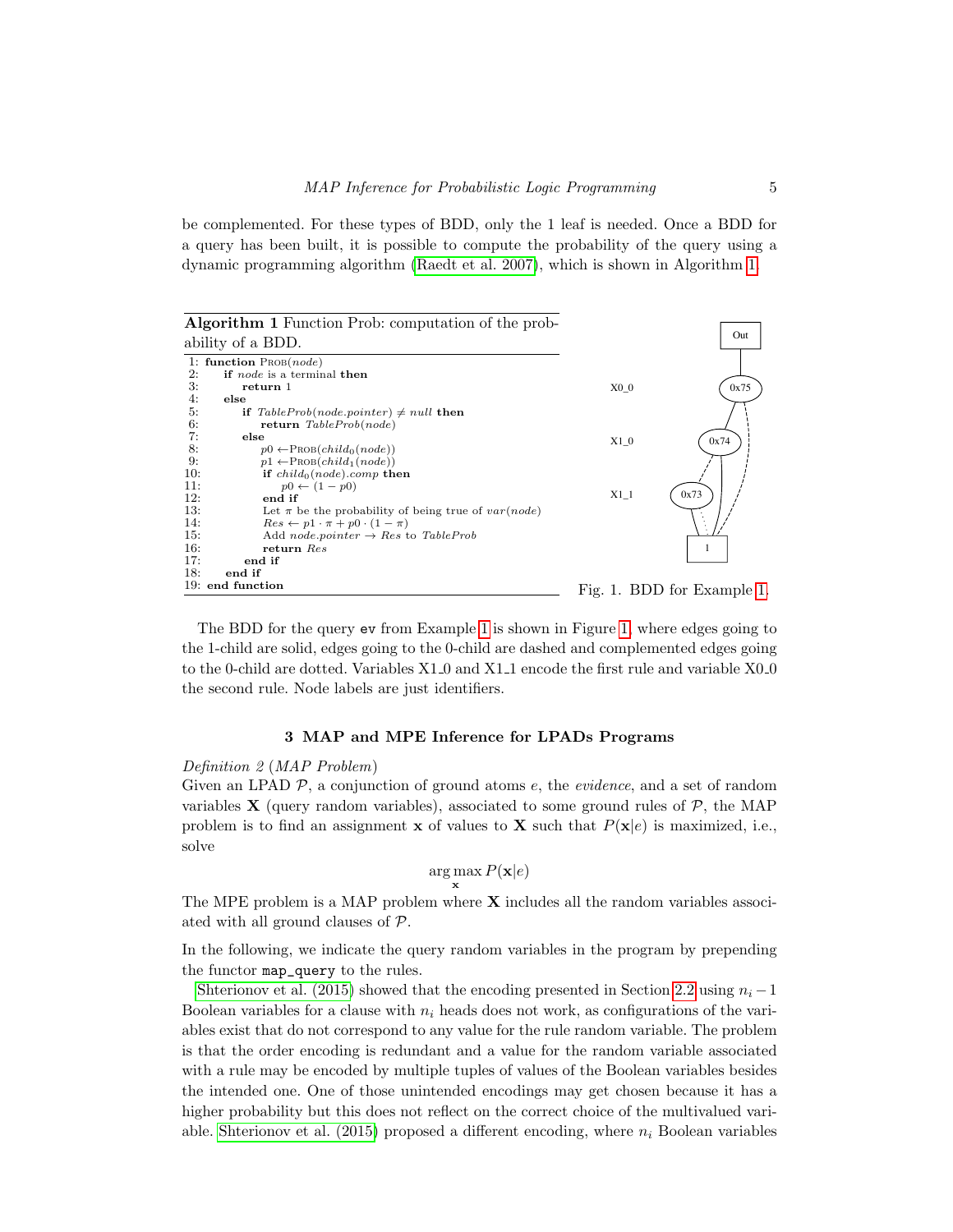$X_{ijk}$  for a clause with  $n_i$  heads are used and constraints are imposed, namely that one and only one  $X_{ijk}$  must be true. This is achieved by building the constraint formula

$$
\left(\bigvee_{k=1}^{n_i} X_{ijk}\right) \wedge \bigwedge_{k=1}^{n_i} \bigwedge_{m=k+1}^{n_i} \left(\neg X_{ijk} \vee \neg X_{ijm}\right)
$$

for each multi-valued variable  $X_{ij}$ , translating it into a BDD and conjoining it with the BDD built for the query.

```
Example 2
Given the program of Example 1
map_query red(b1):0.6; green(b1):0.3; blue(b1):0.1 :- pick(b1).
map_query pick(b1):0.6; no_pick(b1):0.4.
ev: - \setminus + blue(b1).
```
where all the random variables are query, evidence  $ev$  has the MPE assignment  $x$ :

[rule(1, pick(b1), [pick(b1):0.6, no\_pick(b1):0.4], true), rule(0, red(b1), [red(b1):0.6, green(b1):0.3, blue(b1):0.1], pick(b1))],

where predicate  $rule/4$  specifies clause number (zero-based), selected head, clause head, clause body, in that order. For this assignment,  $P(\mathbf{x}|ev) = 0.36$ , meaning that the most probable explanation  $x$  has a probability of 0.36. The corresponding BDD is shown in Figure [2,](#page-5-0) where variables  $X0_k$  are associated with the second clause and  $X1_k$  with the first clause.





Fig. 2. BDD for the MPE problem of Example [2.](#page-5-1)

<span id="page-5-3"></span><span id="page-5-0"></span>Fig. 3. BDD for the MAP problem of Example [3.](#page-5-2)

<span id="page-5-2"></span>Example 3 Given the program

```
red(b1):0.6; green(b1):0.3; blue(b1):0.1 :- pick(b1).
map_query pick(b1):0.6; no_pick(b1):0.4.
ev: - \ + blue(b1).
```
The evidence ev has the MAP assignment: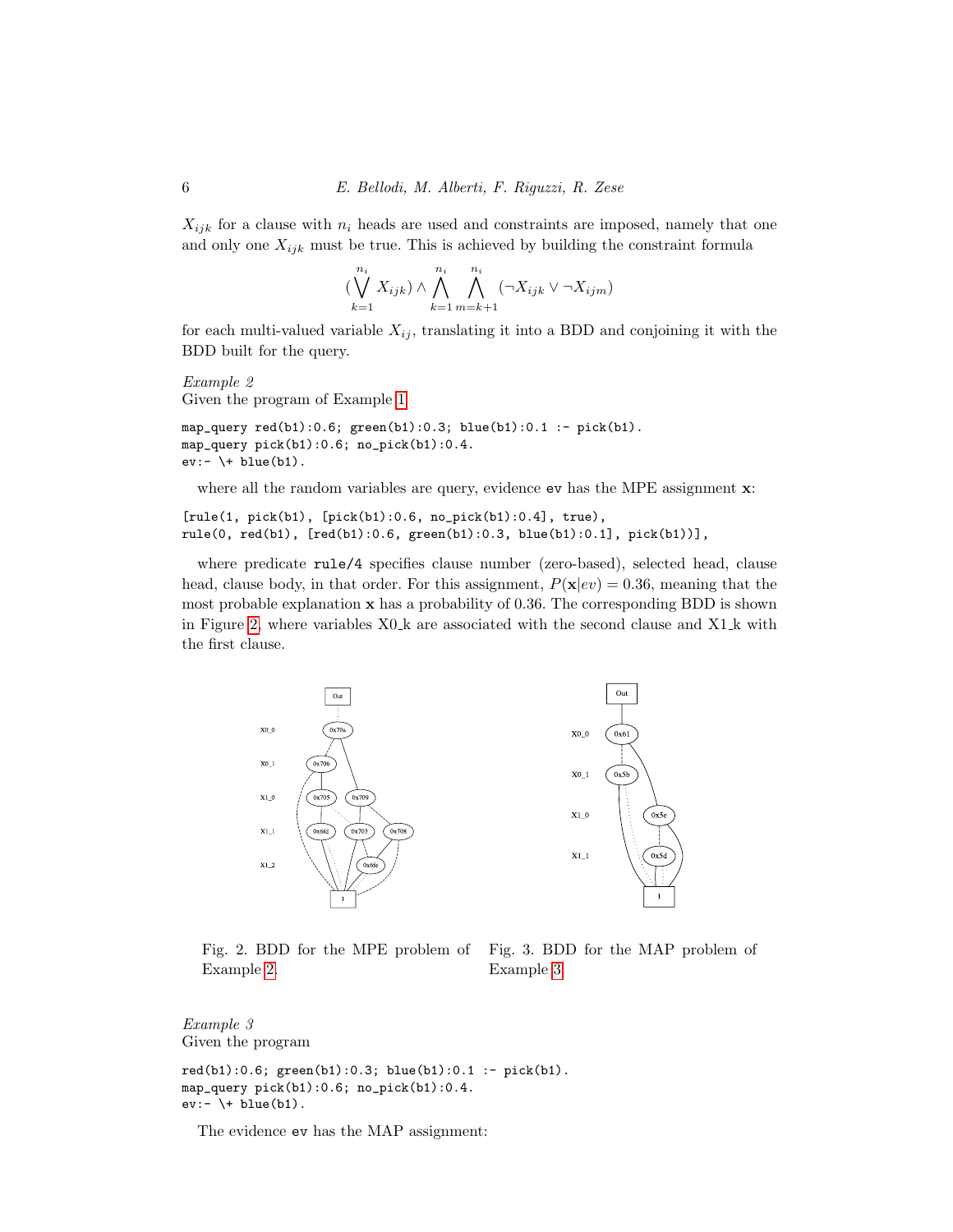$[rule(1, pick(b1), [pick(b1):0.6, no_pick(b1):0.4], true)].$ 

For this assignment,  $P(\mathbf{x}|ev) = 0.54$ . The corresponding BDD is shown in Figure [3,](#page-5-3) where variables  $X_0$  k are associated to the second rule and  $X_1$  k to the first rule.

Example 4 Consider the following LPAD:

```
map_query disease:0.05.
map_query malfunction:0.05.
positive :- malfunction.
map_query positive:0.999 :- disease.
map_query positive: 0.0001 : - \i\cdot (malfunction), \i\cdot (disease).
```
The LPAD models the diagnosis of a disease by means of a lab test. The disease probability is 0.05, and, in case of disease, the test result will be positive with probability 0.999. However, there is a 5% chance of an equipment malfunction; in this case, the test will always be positive. Additionally, even in absence of disease or malfunction, the test result will be positive with probability 0.0001. The LPAD has 16 worlds, each corresponding to selecting, or not, the head of each annotated disjunctive clause.

Let us suppose for the test result to be positive: is the patient ill? Given evidence ev = positive, the MPE assignment is

```
[\text{rule}(1, ''), [\text{malfunction}:0.05, '']: 0.95], true),
rule(0, disease, [disease:0.05, '' :0.95], true),
rule(2, positive, [positive:0.999, '' :0.001], disease),
rule(3, '', [positive:0.0001, '' :0.9999], (\+malfunction,\+disease))]
```
where " indicates the *null* head. The most probable world is the one where an actual disease caused the positive result, and its probability is  $P(\mathbf{x}|e) = 0.04702$ .

Likewise, if we perform a MAP inference taking only the choice of the first clause as query variable, the result is [rule(0, disease, [disease:0.05, '' : 0.95], true)], so the patient is ill. However, if we take the choices for the first two clauses as query variables, i.e., if we look for the most likely combination of disease and malfunction given positive, the MAP task produces

```
[\text{rule}(1, \text{malfunction}, \text{[malfunction:0.05, '')}: 0.95], \text{true}),rule(0, '', [disease:0.05, '' : 0.95], true)]
```
meaning that the patient is not ill and the positive test is explained by an equipment malfunction. This examples shows that the value assigned to a query variable in a MAP task can be affected by the presence of other variables in the set of query variables; in particular, MPE and MAP inference over  $X$  may assign different values to the same variable given the same evidence.

#### 4 Integration of MAP and MPE Inference into the PITA System

<span id="page-6-0"></span>PITA (Probabilistic Inference with Tabling and Answer subsumption) [\(Riguzzi and Swift](#page-13-6) [2010;](#page-13-6) [Riguzzi and Swift 2013\)](#page-13-8) computes the probability of a query from a probabilistic program in the form of an LPAD by first transforming the LPAD into a normal program containing calls for manipulating BDDs. The idea is to add an extra argument to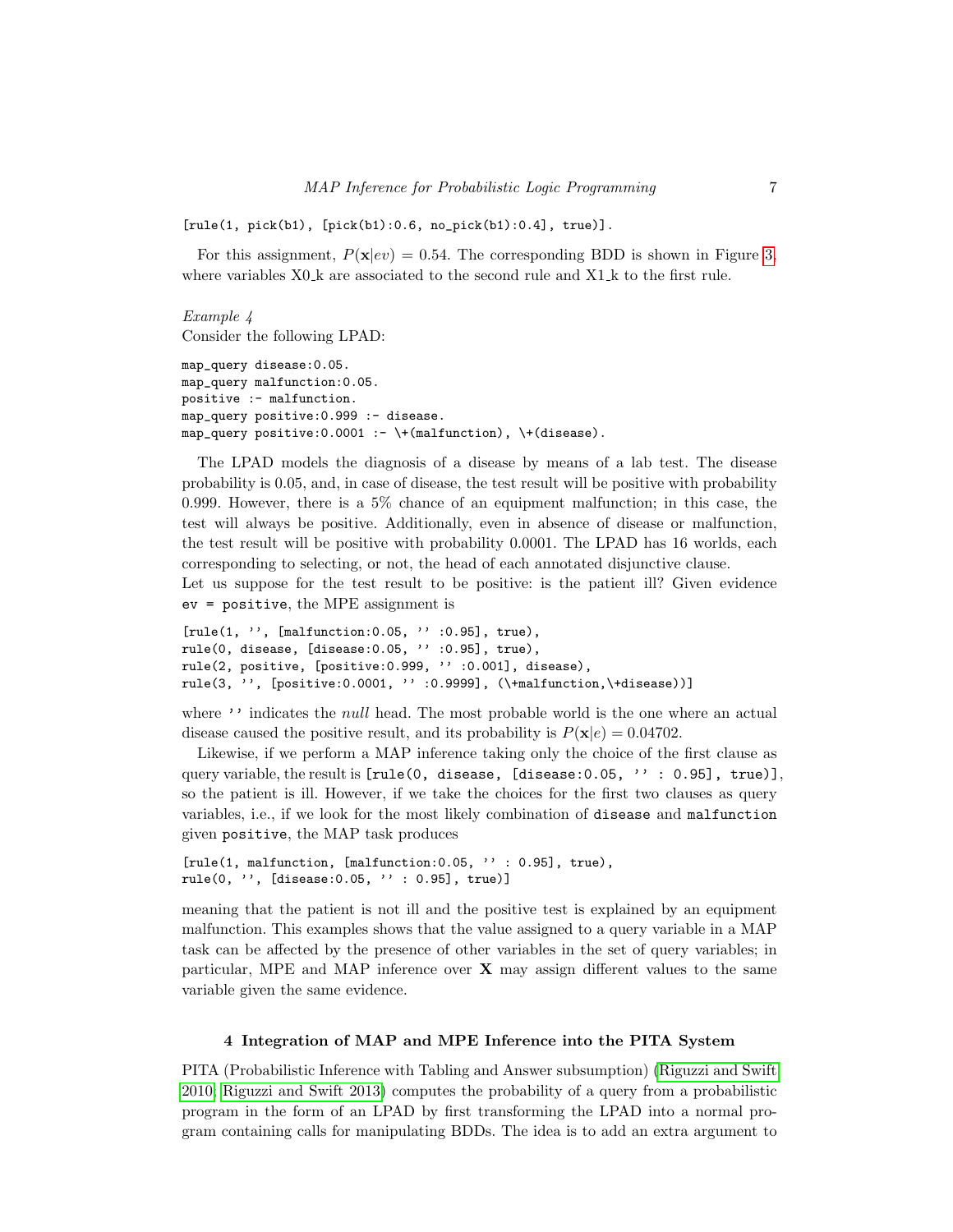<span id="page-7-3"></span><span id="page-7-2"></span><span id="page-7-1"></span><span id="page-7-0"></span>

Fig. 4. Translation from BDDs to d-DNNF.

each subgoal to store a BDD encoding the explanations for the answers of the subgoal. The values of the subgoals' extra argument are combined using a set of general library functions:

- init, end: initialize and terminate the data structures for manipulating BDDs;
- zero(-D), one(-D): return the BDD D representing the Boolean constants  $0, 1$ ;
- and  $(+D1, +D2, -D0)$ , or  $(+D1, +D2, -D0)$ , not  $(+D1, -D0)$ : Boolean operations among BDDs;
- equality(+Var,+Value,-D): D is the BDD representing Var=Value, i.e. the multivalued random variable Var is assigned Value;
- ret prob(+D,-P): returns the probability P of the BDD D.

These functions are implemented in C as an interface to the CUDD library for manipulating BDDs. A BDD is represented in Prolog as an integer that is a pointer in memory to its root node.

Let us first consider the MPE task. PITA solves it using the dynamic programming algorithm proposed in [\(Darwiche 2004,](#page-13-14) Section 12.3.2) for computing MPE over d-DNNFs, which define a propositional language that generalizes BDDs. In fact, a BDD can be seen as a d-DNNF by using the translation shown in Figure [4:](#page-7-0) a BDD node (Figure [4a\)](#page-7-1) for variable a with children  $\alpha$  and  $\beta$  is translated into the d-DNNF portion shown in Figure [4b,](#page-7-2) where  $\alpha'$  and  $\beta'$  are the translations of the BDD  $\alpha$  and  $\beta$  respectively. The algorithm proposed in [\(Darwiche 2004\)](#page-13-14) computes the probability of the MPE by replacing ∧-nodes with product nodes and ∨-nodes with max-nodes: the result is an arithmetic circuit (Figure [4c\)](#page-7-3) that, when evaluated bottom-up, gives the probability of the MPE and can be used to identify the MPE assignment. The equivalent algorithm operating on BDDs - Function MAPInt in Algorithm [2](#page-9-0) - modifies Algorithm [1](#page-4-1) and returns both a probability and a set of assignments to random variables. At each node, instead of computing  $Res \leftarrow p1 \cdot \pi + p0 \cdot (1 - \pi)$  as in Algorithm [1](#page-4-1) line [14,](#page-4-1) it returns the assignment of the children having the maximum probability. This is computed in lines [39-43](#page-9-0) in Algorithm [2.](#page-9-0) In MPE there are no non-query variables, so the test in line [24](#page-9-0) succeeds only for the BDD leaf. MAPInt in practice computes the probability of paths from the root to the 1 leaf and returns the probability and the assignment corresponding to the most probable path. In a MAP task, i.e., when we have non-query variables, function MAP-Int cannot be used because when a node for a non-query variable is reached, it must be summed out instead of maximized out, and maximization and summation operations are not commutative. However, if its children are nodes for query variables, which of the two assignments for the children should be propagated towards the root? If query variables are mixed with non-query variables in the BDD variable ordering, function MAPInt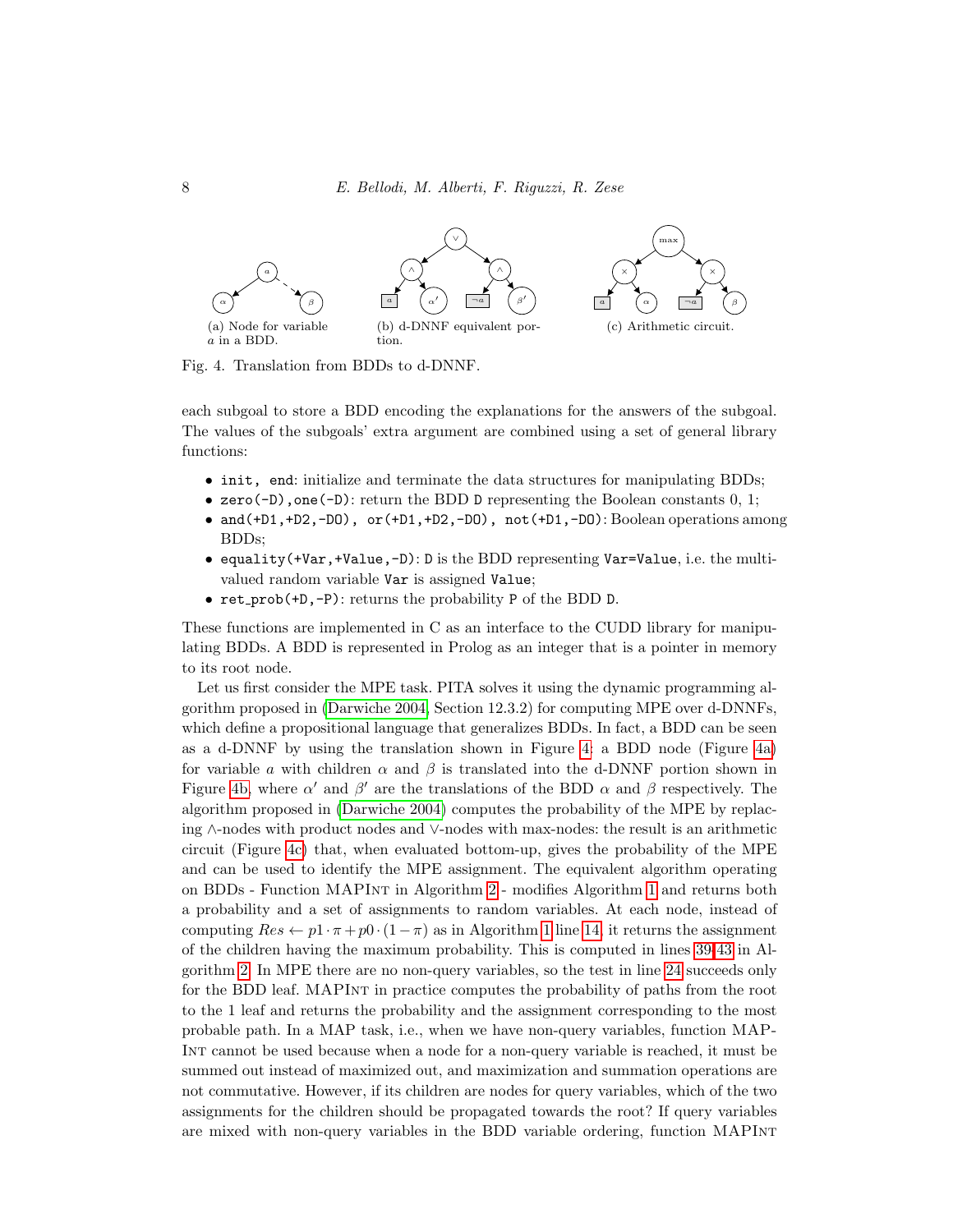does not work. In case that the non-query variables appear last in the ordering, when MAPInt reaches a node for a non-query variable, it can sum out all non-query variables using function PROB from Algorithm [1.](#page-4-1) This assigns a probability to the node that can be used by MAPInt to identify the most probable path from the root. So PITA solves MAP by reordering variables in the BDD, putting first the query variables.

With CUDD we can either create BDDs from scratch with a given variable order or modify BDDs according to a new variable order. Changing the position of a variable is made by successive swapping of adjacent variables [\(Somenzi 2001\)](#page-13-15): the swap can be performed in a time proportional to the number of nodes associated with the two swapped variables. Changing the order of two adjacent variables does not affect the other levels of the BDD, so changes can be applied directly to the current BDD saving memory. To further reduce the cost of the swapping, the CUDD library keeps in memory an interaction matrix specifying which variables directly interact with others. This matrix is updated only when a new variable is inserted into the BDD, is symmetric and can be stored by using a single bit for each pair, making it very small. Moreover, the cost of building it is negligible compared to the cost of manipulating the BDD without checking it. In [\(Jiang et al. 2017\)](#page-13-16), the authors empirically demonstrated that changing the order of variables by means of sequential swapping is usually much more time efficient than rebuilding the BDD following a fixed variable order.

PITA differs from ProbLog in both tasks. For MPE inference, ProbLog applies the algorithm of (Darwiche 2014) to d-DNNF. For MAP, ProbLog uses DTProbLog, an algorithm for maximizing an utility function by making decisions. In DTProbLog utility values are assigned to some ground literals, some ground atoms are probabilistic and some are decision. The aim is to find an assignment to decision variables that maximizes utility, given by the sum of the utility for the literals that are made true by the decisions. DTProbLog uses Algebraic Decision Diagrams (ADDs) as a target compilation language. ADDs are BDDs where leaves are associated with real numbers instead of Boolean values. ADDs built by DTProbLog contain only decision variables, probabilistic variables are compiled away. We differ from DTProbLog because we do not compile away nonquery variables but we simply rearrange the BDD. As shown by the experiments, this is sometimes advantageous.

#### 5 Experimental Results

<span id="page-8-0"></span>Experiments aim at analyzing how PITA scales when doing MAP and MPE inference w.r.t. the data size, and at comparing their performance with the same tasks performed by ProbLog2.1 [\(Fierens et al. 2015\)](#page-13-17) in terms of inference time.

Experiments were performed on GNU/Linux machines with Intel Xeon E5-2697 v4 (Broadwell) at 2.30 GHz and 128 GB of RAM available and were set to a maximum execution time of 24h. Four artificially generated datasets were used: *growing head (gh), growing* negated body (gnb), blood [\(Shterionov et al. 2015\)](#page-13-9), and probabilistic graphs. Growing head is a set of 15 programs with annotated disjunctions with an increasing number of head atoms; growing negated body is a set of 50 programs with an increasing number of negated body atoms; blood is a set of 100 programs regarding the inheritance of blood type with an increasing number of ancestors (mother+father for each person); probabilistic graphs is a set of  $N \times M$  programs, where  $N = \{50, 100, 150, 200, 250, 300, 400, 450, 500\}$  is the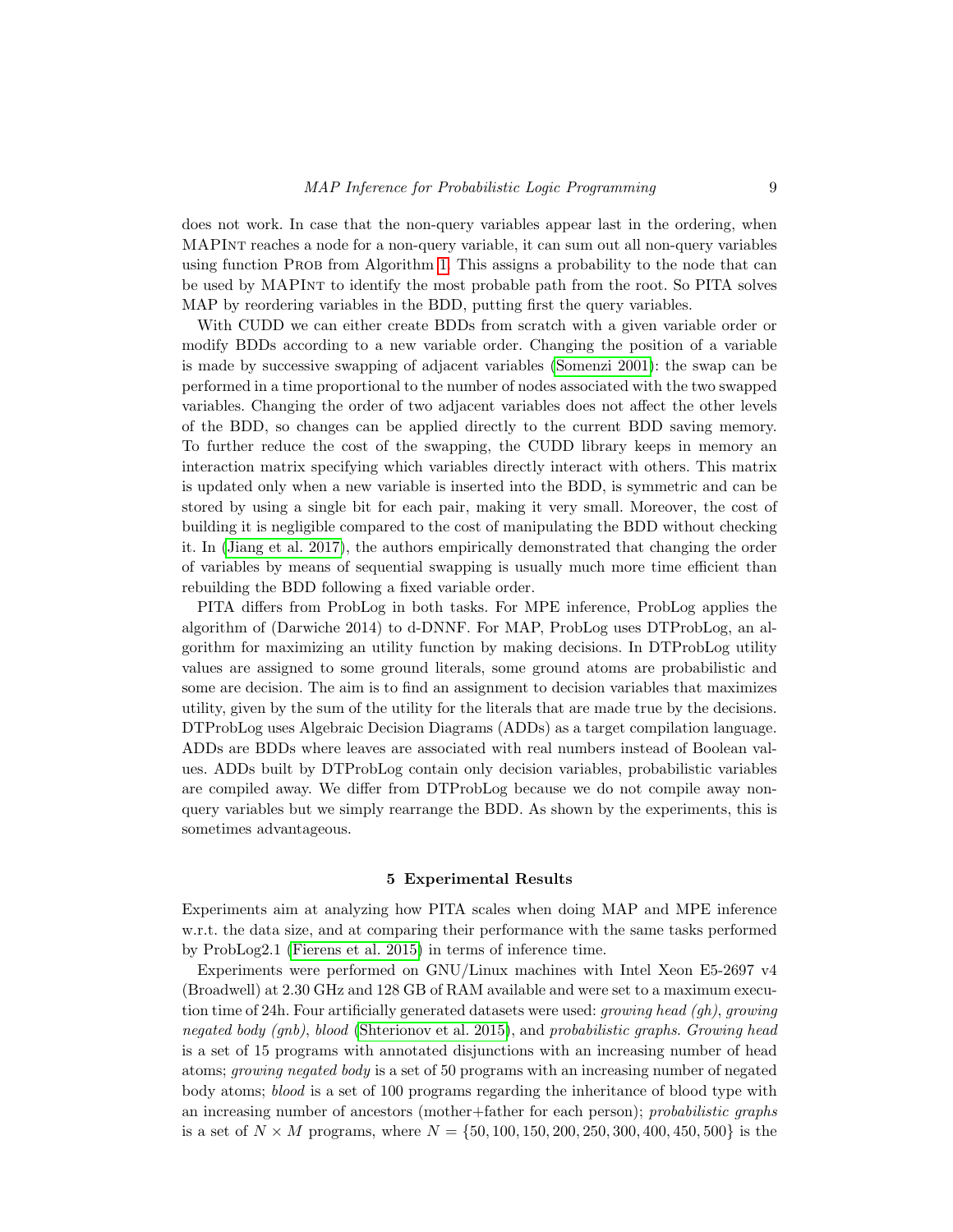Algorithm 2 Function MAP: computation of the maximum a posterior state of a set of query variables and of its probability

```
1: function MAP(root)<br>2: for all query vari
2: for all query variables var do<br>3: \Delta t LeastOne \leftarrow BDD\_Zero3: AtLeastOne ← BDD Zero
4: AtMostOne \leftarrow BDD\_One<br>5: for i \leftarrow 1 to values(var)5: for i \leftarrow 1 to values(var) do<br>6: \begin{array}{c} AtLeastOne \leftarrow BDD\_Or \end{array}6: \Delta t = ABDDDc(r(\Delta t = bNc, bVar(var, i))<br>
7: \qquad \qquad \textbf{for } j \leftarrow i+1 \textbf{ to } values(var) \textbf{ do}for i \leftarrow i + 1 to values(var) do
 8: N \circ t \circ b \circ b \leftarrow BDD_N \circ t \circ (BDD\_And(bVar(var, i), bVar(var, j)))<br>9: AtMostOne \leftarrow BDD\_And(AtMostOne, NotBoth)9: AtMostOne \leftarrow BDD\_And(AtMostOne, NotBoth)<br>10: end for
10: end for<br>11: end for
11: end for<br>12: const \leftarrow12: const \leftarrow BDD\_And(AtLeastOne, AtMostOne)<br>13: root \leftarrow BDD\_And(root \; const)13: root \leftarrow BDD\_And(root, const)<br>14: end for
14: end for<br>15: Reorder
           Reorder BDD root so that variables associated to query variables come first in the order
16: Let root' be the new root<br>17: TableMAP \leftarrow \emptyset17: TableMAP \leftarrow \emptyset<br>18: TableProb \leftarrow \emptysetTableProb \leftarrow \emptyset<br>(Prob, MAP) ← MAPINT(root, false)
19: (Prob, MAP) \leftarrow \text{MAPINT}(root, false) \rightarrow \text{MAPBV: map assignment for Boolean random variables}<br>20: return (Prob, MAP)return (Prob, MAP)21: end function<br>22: function MAPINT(node, comp)
22: function MAPINT(node, comp) \triangleright Internal function implementing the dynamic programming algorithm <br>23: comp \leftarrow node comp \oplus comp
23: comp \leftarrow node.comp \oplus comp<br>24: if var(node) is not associate
24: if var(node) is not associated to a query var then 25: n \leftarrow \text{PROB}(node)25: p \leftarrow \text{PROB}(node) \triangleright 1 26:
26: if comp then<br>27: return (1)27: return (1 - p, []<br>28: else
\begin{array}{ccc} 28: & & \text{else} \\ 29: & & \end{array}29: return (p, []<br>30: end if
30: end if 31: else
31: else<br>32: i
32: if TableMAP(node.pointer) \neq null then<br>33: return TableMAP(node\,pointer)33: return TableMAP(node.pointer)<br>34: else
34: else<br>35: (
35: (p0, MAP0) \leftarrow \text{MAPINT}(child_0(node), comp)<br>36: (p1, MAP1) \leftarrow \text{MAPINT}(child_1(node), comp)36: (p1, MAP1) \leftarrow \text{MAPINT}(child_1(node), comp)<br>37: Let \pi be the probability of being true of the
37: Let \pi be the probability of being true of the variable at level level 38.
38: p1 \leftarrow p1 \cdot \pi<br>39: \qquad \qquad \text{if } p1 > p039: if p1 > p0 then<br>40: Res \leftarrow (p1, [r]40: Res \leftarrow (p1, [var(node) = 1 | MAP1]<br>41: else
41: \qquad \qquad else \qquad \qquad \qquad \qquad else
42: Res \leftarrow (p0, MAP0)<br>43: end if
43: \qquad \qquad \text{end if}<br>44: \qquad \qquad \text{Add } (n)44: Add (node.pointer) \rightarrow Res to TableMAP<br>45: return Res
45: return Res<br>46: end if
46: end if 47: end if
           end if
48: end function
```
number of nodes of the graphs and  $M = 10$  is the number of different probabilistic edge configurations for each graph size. The graphs have been randomly generated according to the Barabási-Albert model [\(Barabasi and Albert 1999\)](#page-13-18) with parameters  $m_o = m = 2$ . These benchmarks can be found at <http://ml.unife.it/material/>. In the following, results are commented separately for MAP and MPE inference.

#### 5.1 MPE Results

<span id="page-9-1"></span>For these experiments we ran PITA and ProbLog 2.1 on all datasets, except for blood on which only PITA could be applied due to Problog2.1 execution timing out. ProbLog2.1 was run with the command problog-cli.py mpe *program.pl*. This system requires to specify evidence in  $program.pl$  with the evidence/1 fact. For gh and gnb, evidence corresponds to a0, for *blood* to bloodtype(p,a), for *probabilistic graphs* to path(0,N-1)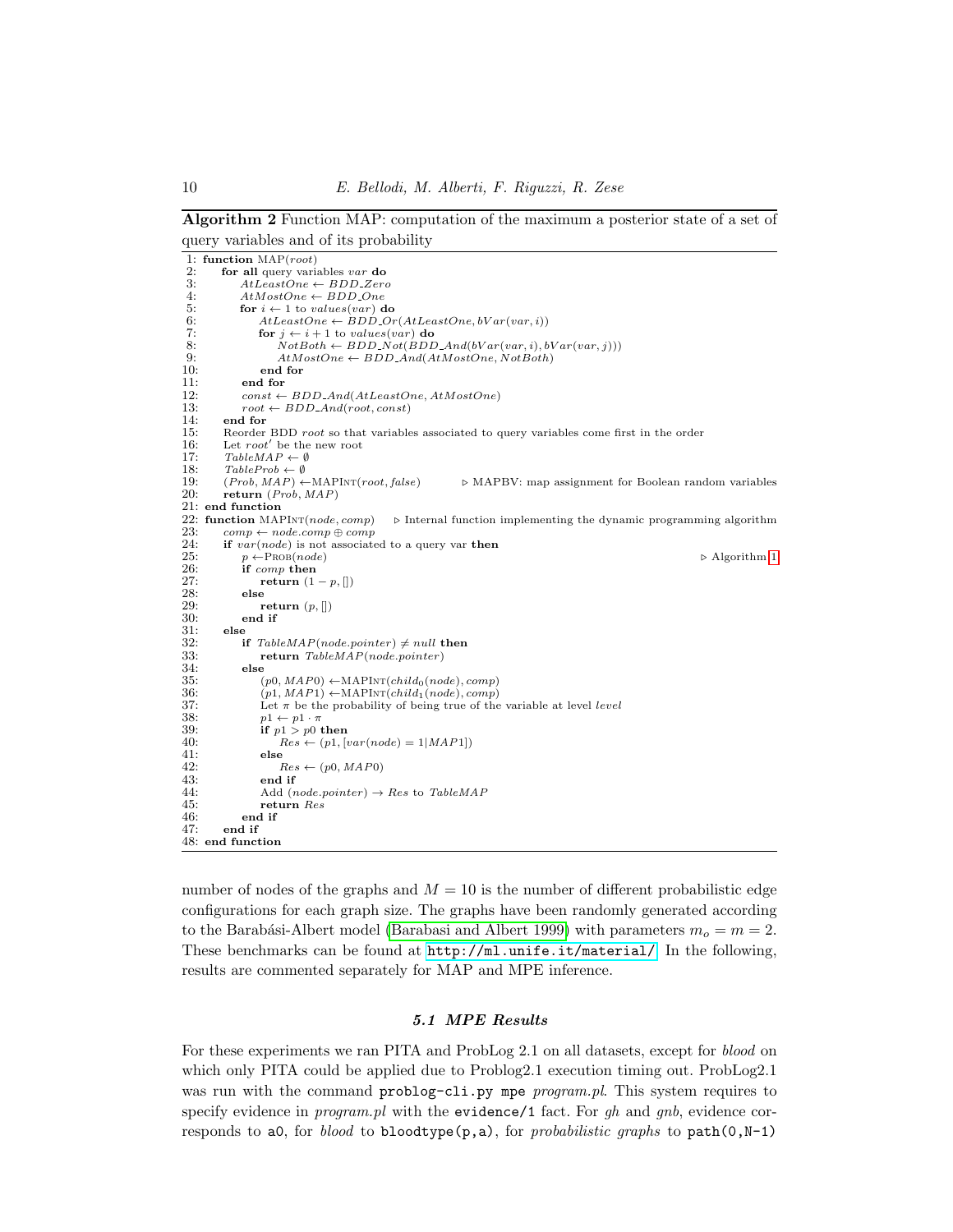(e.g. path(0,49) when  $N = 50$ ). Inference times are compared in Figures [5,](#page-10-0) [6,](#page-10-1) [7,](#page-10-2) [8;](#page-10-3) for probabilistic graphs the average time over the 10 configurations for each N was computed. PITA outperforms ProbLog on gh and blood, where the latter times out starting from program size 13 or from the beginning, respectively; on gnb and probabilistic graphs the systems are comparable for small program sizes, then PITA is slower. This shows that, in some cases, BDDs are competitive with d-DNNF thanks to the use of highly optimized packages.



Fig. 5. MPE results on the growing head dataset (log scale on Y axis).



Fig. 7. MPE results on the blood dataset.



<span id="page-10-1"></span><span id="page-10-0"></span>Fig. 6. MPE results on the growing negated body dataset.



<span id="page-10-3"></span><span id="page-10-2"></span>Fig. 8. MPE results on the probabilistic graphs dataset (log scale on Y axis).

# 5.2 MAP Results

For these experiments we ran PITA and ProbLog2.1 with the command problog-cli.py map program.pl. As MAP assignments of ground atoms must be explicitly queried, PITA requires the specification of the keyword map\_query in front of the desired clauses. Analogously, ProbLog2.1 uses the keyword query that however can only be applied to probabilistic facts; so, for the datasets containing clauses with multiple probabilistic heads, a syntactical transformation was applied before specifying the query ground atoms.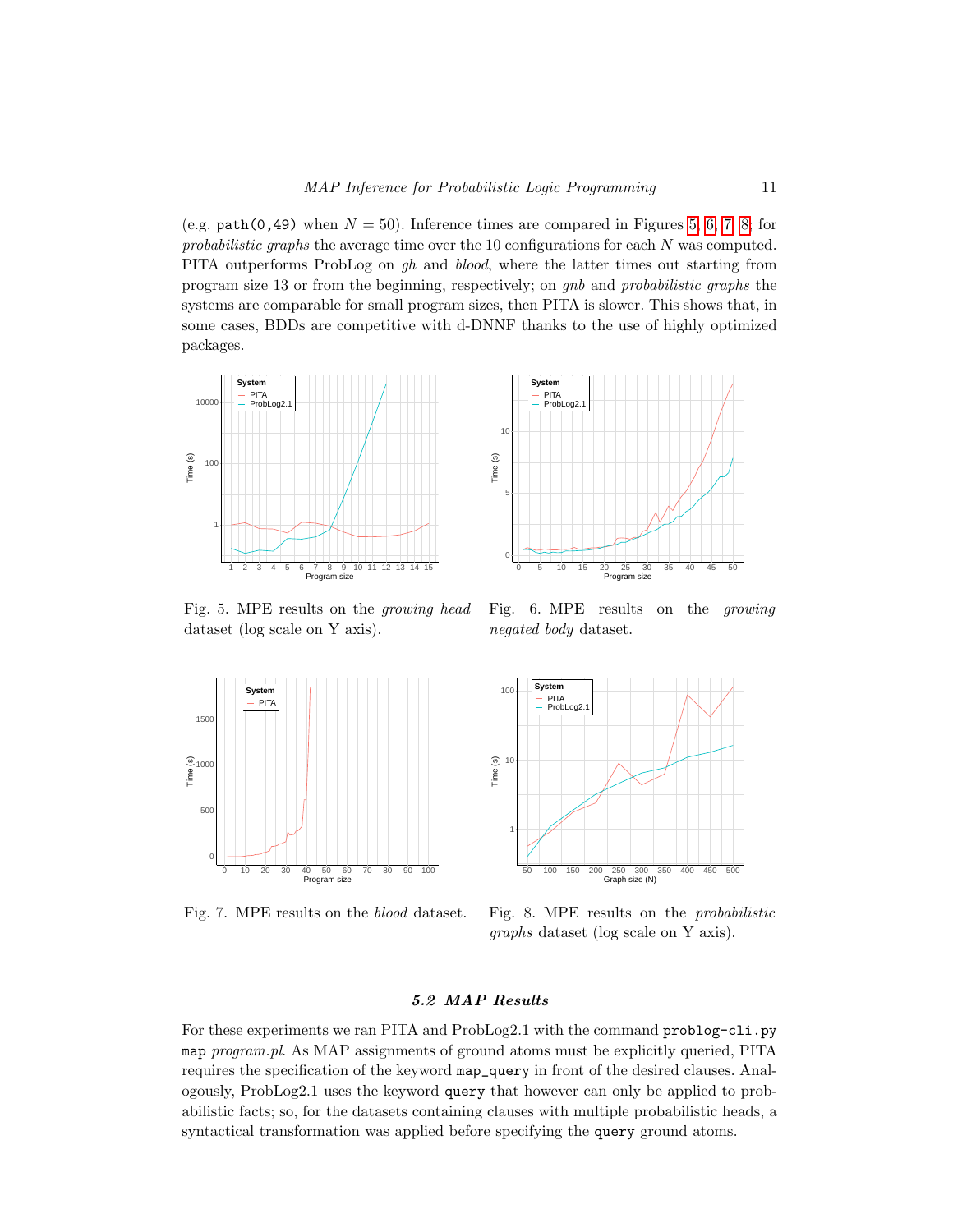For gh we used the program of size 11, containing 19 probabilistic clauses, and queried the  $10\%, 20\%, ..., 90\%$  of them. For  $gnb$  we used the program of size 10, containing 46 probabilistic clauses, and for blood the program of size 1, having 31 probabilistic clauses. For probabilistic graphs, for each of the 10 edge configurations for each graph size  $N$ , we queried 20%, 50% and 80% of the clauses: the 50-node graphs contain 96 probabilistic edge facts, the 100-node graphs contain 196 edge facts, until the 500-node graphs which contain 996 edge facts. We could not use the maximum size LPADs for gh, gnb and blood due to memory errors or time-outs  $(> 24h)$ , hence we chose a program size for which we could get results in a reasonable time. Evidence is the one specified in Section [5.1.](#page-9-1) Inference times are compared in Table [1](#page-12-0) for  $gh$ ,  $gh$ ,  $blood$  and in Table [2](#page-12-1) for probabilistic graphs with  $N = 50$ ; for  $N \ge 100$  only PITA gave a result (almost always  $\lt 1min$ , maximum time  $= 10min$  with  $N = 500$ , while ProbLog2.1 always gave memory error or an error from the program. As expected, MAP inference takes more time, especially on  $gh$ and blood; PITA performs better than ProbLog on all datasets except blood, indicating that BDD reordering is advantageous with respect to the use of ADDs.

# 6 Conclusions

<span id="page-11-0"></span>In this paper, we presented an algorithm to solve the Maximum-A-Posteriori (MAP) and the Most-Probable-Explanation (MPE) problems on Logic Programs with Annotated Disjunctions. We integrated the algorithm into the PITA solver, which is available as a SWI-Prolog package and in the cplint on SWISH web application [\(Alberti et al. 2016;](#page-11-1) [Alberti et al. 2017\)](#page-11-2) at <http://cplint.eu>. We experimentally compared the algorithm with the ProbLog version (2.1) that supports annotated disjunctions and can perform the MAP and MPE tasks. The results on several synthetic datasets show that PITA performs better than ProbLog in many cases. From our experimentation, we can conclude that since d-DNNF are theoretically better than BDD, one should first try ProbLog. In case the running time is high, however, using BDDs with PITA is an option to be considered because we demonstrated that in some cases the performance may be better.

In the future we plan to investigate the algorithm for finding Viterbi proofs [\(Shterionov](#page-13-9) [et al. 2015\)](#page-13-9), i.e., partial truth value assignments (or partial possible worlds) such that for all full assignments extending the proof, the query holds.

# Acknowledgments

This work was partly supported by the "National Group of Computing Science (GNCS-INDAM)".

#### References

- <span id="page-11-2"></span>Alberti, M., Bellodi, E., Cota, G., Riguzzi, F., and Zese, R. 2017. cplint on SWISH: Probabilistic logical inference with a web browser. *Intell. Artif.* 11, 1, 47–64.
- <span id="page-11-1"></span>ALBERTI, M., COTA, G., RIGUZZI, F., AND ZESE, R. 2016. Probabilistic logical inference on the web. In  $AI*IA$  2016: Advances in Artificial Intelligence, 21st Congress of the Italian Association for Artificial Intelligence, Pisa, G. Adorni, S. Cagnoni, M. Gori, and M. Maratea, Eds. Lecture Notes in Computer Science, vol. 10037. Springer International Publishing, 351– 363.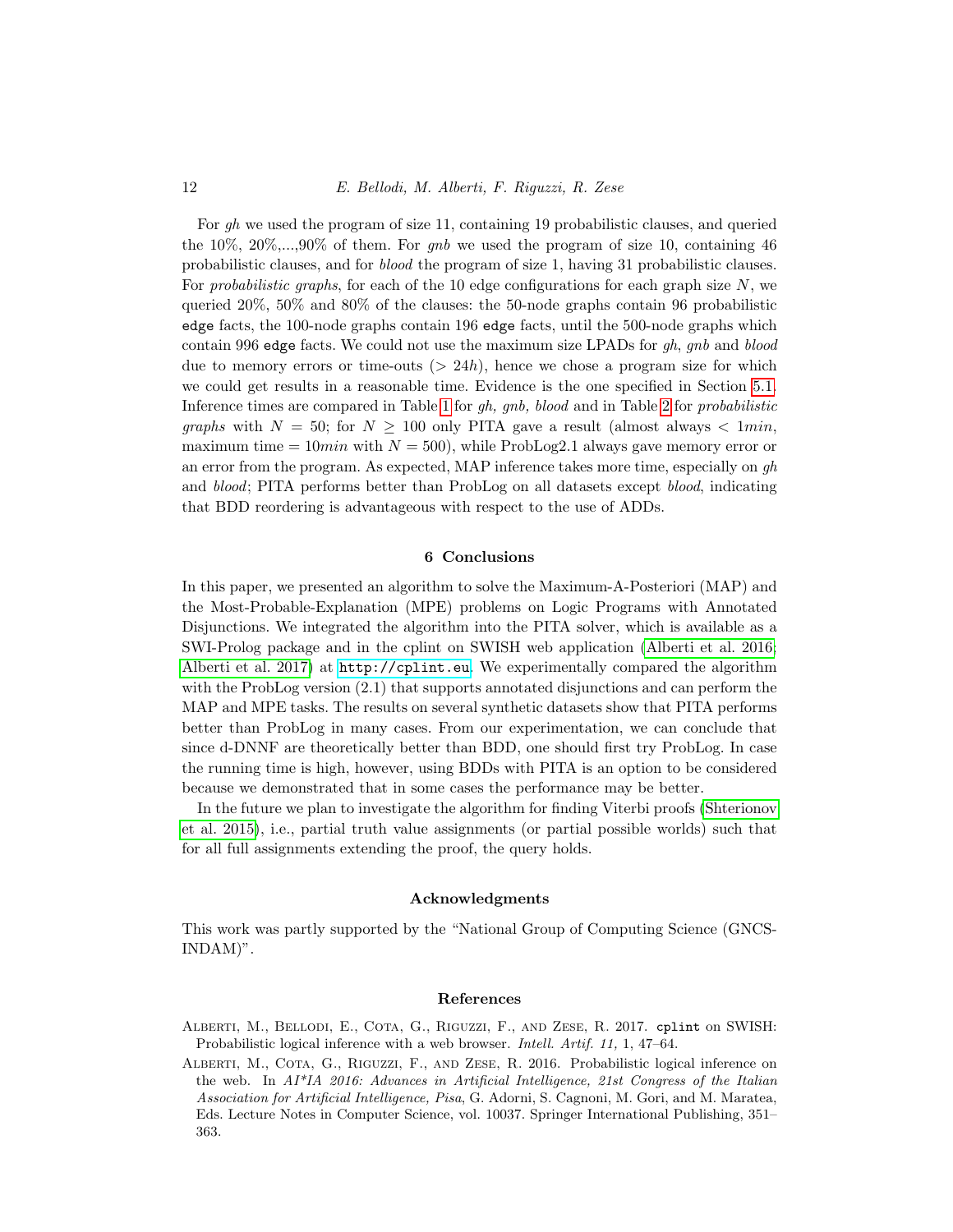| Growing head |          |             | Growing negated body |                 |       |  | Blood  |             |            |  |
|--------------|----------|-------------|----------------------|-----------------|-------|--|--------|-------------|------------|--|
| ProbLog2.1   |          | <b>PITA</b> |                      | ProbLog2.1 PITA |       |  |        | <b>PITA</b> |            |  |
| $10\%$       | 402.547  | 1.802       | 10%                  | 0.332           | 0.486 |  | $10\%$ | 1.105       | 1.778      |  |
| 20%          | 860.220  | 0.547       | 20%                  | 0.825           | 0.544 |  | 20%    | 8.663       | 3576.321   |  |
| 30%          | 394.450  | 0.711       | 30%                  | 18.429          | 0.559 |  | 30%    | 836.331     | $t-\alpha$ |  |
| 40%          | 2267.646 | 0.913       | 40%                  | 477.893         | 0.648 |  | 40%    | 79957.043   | $t-\alpha$ |  |
| 50%          | 2436.738 | 0.949       | 50%                  | 30687.162       | 0.797 |  | 50%    | me          | me         |  |
| $60\%$       | 6420.507 | 2.315       | 60%                  | $t-\alpha$      | 1.161 |  | 60%    | me          | me         |  |
| 70%          | $t - o$  | 10.805      | 70%                  | me              | 1.510 |  | 70%    | me          | me         |  |
| 80%          | me       | 119.071     | 80%                  | me              | 1.388 |  | 80%    | me          | me         |  |
| $90\%$       | me       | 2520.562    | 90%                  | me              | 0.918 |  | 90%    | me          | me         |  |

<span id="page-12-0"></span>Table 1. MAP inference time (s) comparison on the growing head, growing negated body, blood datasets. In bold the best results. "t-o" means time-out (>24hours),"me" means memory error.

<span id="page-12-1"></span>Table 2. MAP inference time (s) comparison on the *probabilistic graphs* dataset with  $N = 50$ . In bold the best results. "t-o" means time-out (>24hours),"me" means memory error, "pe" means program error. "PL" stands for ProbLog2.1.

|     | Graph 1 |       | Graph 2  |         | Graph 3  |             | Graph 4    |         | Graph 5  |             |
|-----|---------|-------|----------|---------|----------|-------------|------------|---------|----------|-------------|
|     | PL      | PITA  | PL       | PITA    | PL       | PITA        | PL         | PITA    | PL       | <b>PITA</b> |
| 20% | pe      | 0.567 | pe       | 1.907   | 3789.323 | 2.075       | 4997.582   | 1.294   | pe       | 1.721       |
| 50% | me      | 0.598 | me       | 0.702   | me       | 0.608       | me         | 0.584   | me       | 0.628       |
| 80% | me      | 0.619 | me       | 0.686   | me       | 0.623       | me         | 0.598   | me       | 0.632       |
|     |         |       |          |         |          |             |            |         |          |             |
|     | Graph 6 |       |          | Graph 7 |          | Graph 8     |            | Graph 9 | Graph 10 |             |
|     | PL      | PITA  | PL       | PITA    | PL       |             | PITA   PL  | PITA    | PL       | <b>PITA</b> |
| 20% | 4596.1  | 2.393 | 2812.411 | 0.951   | 3187.299 |             | $1.713$ pe | 1.712   | 2955.692 | 1.733       |
| 50% | me      | 0.637 | me       | 9.174   | me       | $0.617$ $ $ | me         | 0.661   | me       | 0.588       |
| 80% | me      | 0.547 | me       | 1.140   | me       | 3.066       | me         | 0.559   | me       | 0.598       |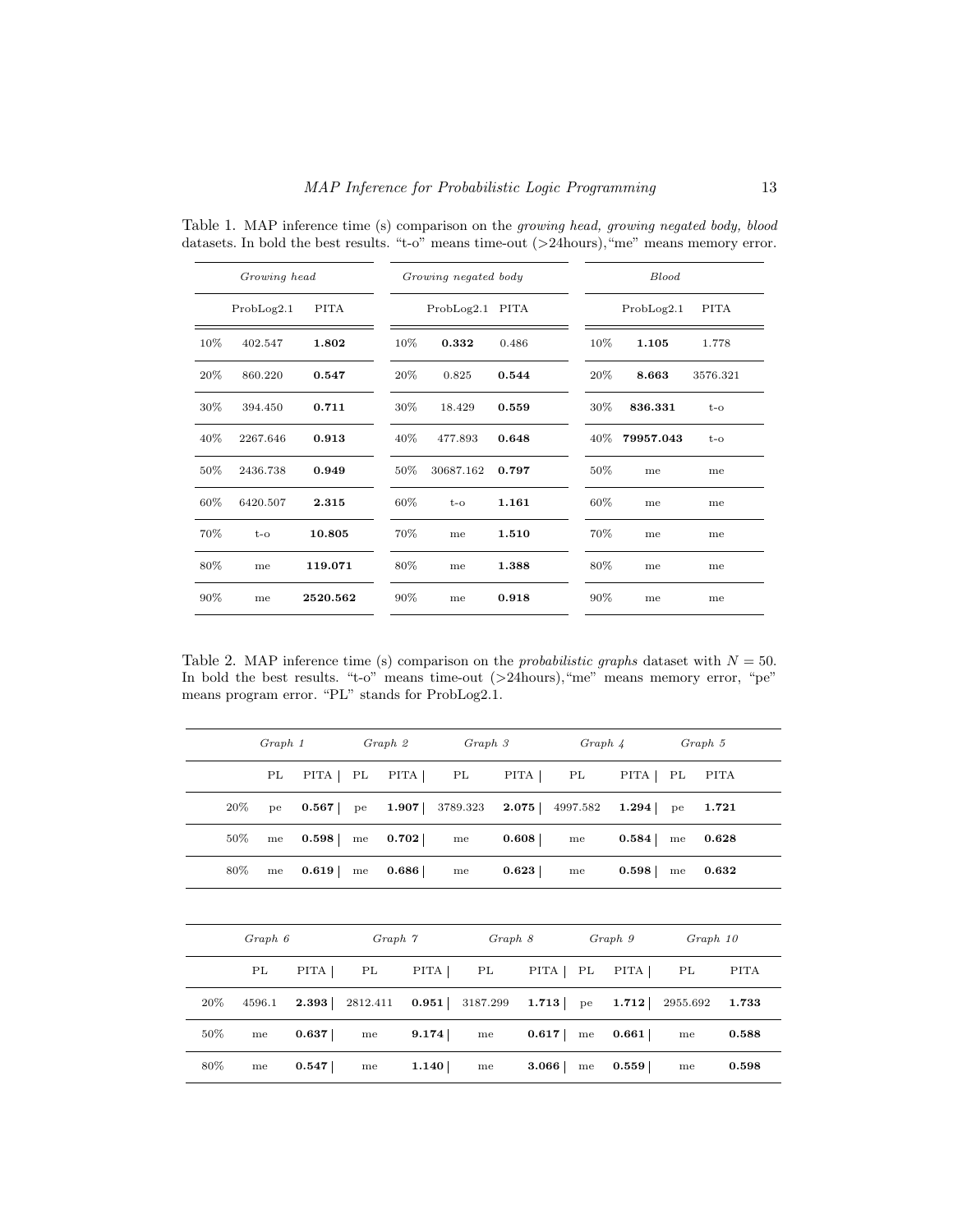- <span id="page-13-18"></span>BARABASI, A.-L. AND ALBERT, R. 1999. Emergence of scaling in random networks. Science 286, 5439, 509–512.
- <span id="page-13-14"></span>Darwiche, A. 2004. New advances in compiling CNF into decomposable negation normal form. In 16th European Conference on Artificial Intelligence (ECAI 20014), R. L. de Mántaras and L. Saitta, Eds. IOS Press, 328–332.
- <span id="page-13-12"></span>DARWICHE, A. AND MARQUIS, P. 2002. A knowledge compilation map. J. Artif. Intell. Res. 17, 229–264.
- <span id="page-13-5"></span>De Raedt, L., Demoen, B., Fierens, D., Gutmann, B., Janssens, G., Kimmig, A., Landwehr, N., Mantadelis, T., Meert, W., Rocha, R., Santos Costa, V., Thon, I., and Vennekens, J. 2008. Towards digesting the alphabet-soup of statistical relational learning. In NIPS 2008 Workshop on Probabilistic Programming.
- <span id="page-13-0"></span>DE RAEDT, L., FRASCONI, P., KERSTING, K., AND MUGGLETON, S., Eds. 2008. Probabilistic Inductive Logic Programming. LNCS, vol. 4911. Springer.
- <span id="page-13-4"></span>DE RAEDT, L., KIMMIG, A., AND TOIVONEN, H. 2007. ProbLog: A probabilistic Prolog and its application in link discovery. In 20th International Joint Conference on Artificial Intelligence (IJCAI 2007), M. M. Veloso, Ed. Vol. 7. AAAI Press/IJCAI, 2462–2467.
- <span id="page-13-17"></span>Fierens, D., Van den Broeck, G., Renkens, J., Shterionov, D. S., Gutmann, B., Thon, I., JANSSENS, G., AND DE RAEDT, L. 2015. Inference and learning in probabilistic logic programs using weighted Boolean formulas. Theor. Pract. Log. Prog. 15, 3, 358–401.
- <span id="page-13-16"></span>Jiang, C., Babar, J., Ciardo, G., Miner, A. S., and Smith, B. 2017. Variable reordering in binary decision diagrams. In 26th International Workshop on Logic and Synthesis. 1–8.
- <span id="page-13-3"></span>Poole, D. 1997. The Independent Choice Logic for modelling multiple agents under uncertainty. Artif. Intell. 94, 7–56.
- <span id="page-13-10"></span>Poole, D. 2000. Abducing through negation as failure: Stable models within the independent choice logic. J. Logic Program. 44, 1-3, 5–35.
- <span id="page-13-13"></span>RAEDT, L. D., KIMMIG, A., AND TOIVONEN, H. 2007. Problog: A probabilistic prolog and its application in link discovery. In IJCAI, M. M. Veloso, Ed. 2462–2467.
- <span id="page-13-11"></span>Riguzzi, F. 2016. The distribution semantics for normal programs with function symbols. Int. J. Approx. Reason. 77, 1–19.
- <span id="page-13-1"></span>Riguzzi, F. 2018. Foundations of Probabilistic Logic Programming. River Publishers, Gistrup,Denmark.
- <span id="page-13-6"></span>Riguzzi, F. and Swift, T. 2010. Tabling and answer subsumption for reasoning on logic programs with annotated disjunctions. In Technical Communications of the 26th International Conference on Logic Programming (ICLP 2010). LIPIcs, vol. 7. Schloss Dagstuhl - Leibniz-Zentrum fuer Informatik, 162–171.
- <span id="page-13-7"></span>Riguzzi, F. and Swift, T. 2011. The PITA system: Tabling and answer subsumption for reasoning under uncertainty. Theor. Pract. Log. Prog. 11, 4–5, 433–449.
- <span id="page-13-8"></span>Riguzzi, F. and Swift, T. 2013. Well-definedness and efficient inference for probabilistic logic programming under the distribution semantics. Theor. Pract. Log. Prog. 13, 2, 279–302.
- <span id="page-13-2"></span>Sato, T. 1995. A statistical learning method for logic programs with distribution semantics. In Logic Programming, Proceedings of the Twelfth International Conference on Logic Programming, Tokyo, Japan, June 13-16, 1995, L. Sterling, Ed. MIT Press, 715–729.
- <span id="page-13-9"></span>Shterionov, D. S., Renkens, J., Vlasselaer, J., Kimmig, A., Meert, W., and Janssens, G. 2015. The most probable explanation for probabilistic logic programs with annotated disjunctions. In 24th International Conference on Inductive Logic Programming (ILP 2014), J. Davis and J. Ramon, Eds. Lecture Notes in Computer Science, vol. 9046. Springer, Berlin, Heidelberg, 139–153.
- <span id="page-13-15"></span>Somenzi, F. 2001. Efficient manipulation of decision diagrams. Int. J. Softw. Tools Technol. Transf. 3, 2, 171–181.